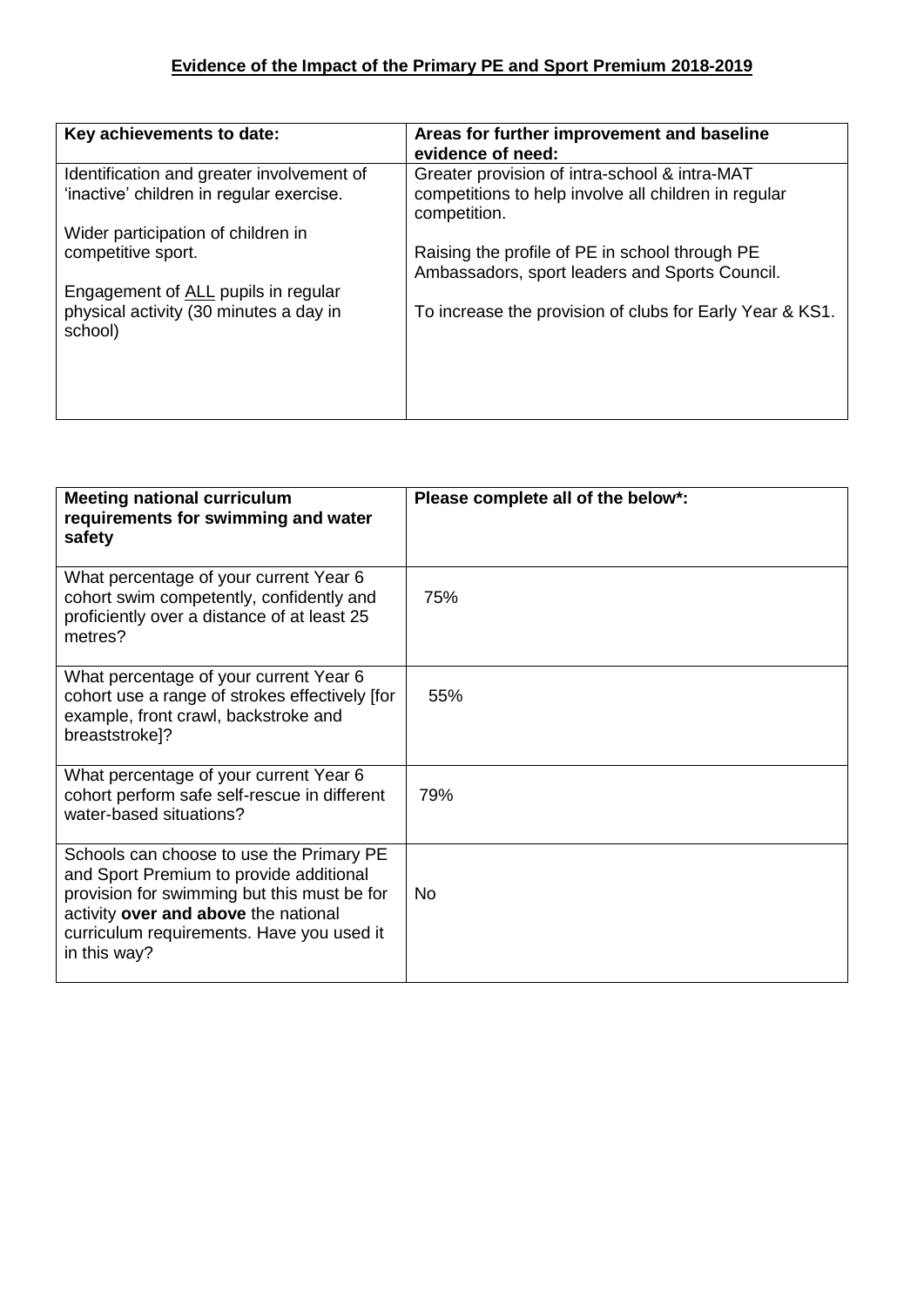## **Action Plan and Budget Tracking**

Capture your intended annual spend against the 5 key indicators. Clarify the success criteria and evidence of impact that you intend to measure to evaluate for students today and for the future.

| £16,869<br>Key indicator 1: The engagement of all pupils in regular physical activity -<br>Percentage of<br>Chief Medical Officer guidelines recommend that primary school children<br>total allocation<br>undertake at least 30 minutes of physical activity a day in school<br>27%<br>School focus with<br>Actions to<br>Sustainability and<br>Funding<br>Evidence and impact<br>allocated:<br>clarity on intended<br>achieve:<br>suggested next<br>impact on pupils:<br>steps:<br>Skip2Bfit<br>£1671<br>Introduce skipping<br>Skipping a regular activity<br>Autumn term<br>workshop for<br>to engage all<br>(whole school<br>for playtimes & included<br>2019 - Role of PE<br>pupils in regular<br>every class.<br>workshop, 300<br>on playground rotas.<br>Ambassadors &<br>Skip2bfit 6 week<br>exercise.<br>Every child to<br>ropes, tubs to<br><b>House Captains</b><br>have their own<br>Challenge in every class.<br>store)<br>to promote<br>skipping at<br>skipping rope<br>playtimes.<br>in school.<br>£219<br>Offer a wider<br>Discuss at<br>Playtimes are active.<br><b>Review activities</b><br><b>School Council</b><br>Rotas offer a range of<br>in Autumn 2019<br>range of playtime<br>(basketballs,<br>activities for all ages.<br>sports equipment.<br>and rotas &<br>netballs, table<br>with the new<br>tennis balls,<br>Sports Council.<br>equipment<br>updated.<br>tennis balls,<br>Carry out PE<br>conferencing<br>scoops)<br>(SEN/inactive<br>chn) to gather<br>further feedback<br>& suggestions<br>from chn.<br>£545<br>PE coordinator to<br><b>Introduce Maths</b><br>Pay for<br>Staff awareness of how to<br>subscription<br>improve activity in lessons<br>receive further<br>of the Day<br>and staff to trial<br>has increased. Games<br>training in Oct<br>that involve<br>2019 - Followed<br>in lessons.<br>up by staff<br>throwing/catching,<br>standing/moving trialled in<br>training in school.<br>lessons.<br>£2076.39<br>All classes are included<br>To further<br>Install outdoor<br>Outdoor gym - to<br>improve activity<br>develop the<br>(over spend<br>on a weekly rota for the<br>gym as part of<br>from 2017-18)<br>levels during<br>our active<br>outdoor gym to<br>outdoor gym.<br>include an<br>playtimes.<br>playground.<br>outdoor fitness<br>trail.<br>Total:<br>£4511.39<br>Key indicator 2: The profile of PE and sport being raised across the school<br>Percentage of<br>as a tool for whole school improvement<br>total allocation<br>0%<br>No funding used in this<br>area<br>School focus with<br>Actions to<br>Funding<br>Evidence and impact<br>Sustainability and<br>allocated:<br>clarity on intended<br>achieve:<br>suggested next<br>impact on pupils:<br>steps:<br>Weekly match<br>Notice boards contain<br>Match reports<br>£0<br>Sept 2019<br>written and<br>reports written by<br>information about<br>Develop a digital | <b>Academic Year</b> | <b>Total Fund</b> | <b>Date Amended</b> |                           |                   |
|----------------------------------------------------------------------------------------------------------------------------------------------------------------------------------------------------------------------------------------------------------------------------------------------------------------------------------------------------------------------------------------------------------------------------------------------------------------------------------------------------------------------------------------------------------------------------------------------------------------------------------------------------------------------------------------------------------------------------------------------------------------------------------------------------------------------------------------------------------------------------------------------------------------------------------------------------------------------------------------------------------------------------------------------------------------------------------------------------------------------------------------------------------------------------------------------------------------------------------------------------------------------------------------------------------------------------------------------------------------------------------------------------------------------------------------------------------------------------------------------------------------------------------------------------------------------------------------------------------------------------------------------------------------------------------------------------------------------------------------------------------------------------------------------------------------------------------------------------------------------------------------------------------------------------------------------------------------------------------------------------------------------------------------------------------------------------------------------------------------------------------------------------------------------------------------------------------------------------------------------------------------------------------------------------------------------------------------------------------------------------------------------------------------------------------------------------------------------------------------------------------------------------------------------------------------------------------------------------------------------------------------------------------------------------------------------------------------------------------------------------------------------------------------------------------------------------------------------------------------------------------------------|----------------------|-------------------|---------------------|---------------------------|-------------------|
|                                                                                                                                                                                                                                                                                                                                                                                                                                                                                                                                                                                                                                                                                                                                                                                                                                                                                                                                                                                                                                                                                                                                                                                                                                                                                                                                                                                                                                                                                                                                                                                                                                                                                                                                                                                                                                                                                                                                                                                                                                                                                                                                                                                                                                                                                                                                                                                                                                                                                                                                                                                                                                                                                                                                                                                                                                                                                              | 2018-19              | <b>Allocated</b>  | 12/07/19            |                           |                   |
|                                                                                                                                                                                                                                                                                                                                                                                                                                                                                                                                                                                                                                                                                                                                                                                                                                                                                                                                                                                                                                                                                                                                                                                                                                                                                                                                                                                                                                                                                                                                                                                                                                                                                                                                                                                                                                                                                                                                                                                                                                                                                                                                                                                                                                                                                                                                                                                                                                                                                                                                                                                                                                                                                                                                                                                                                                                                                              |                      |                   |                     |                           |                   |
|                                                                                                                                                                                                                                                                                                                                                                                                                                                                                                                                                                                                                                                                                                                                                                                                                                                                                                                                                                                                                                                                                                                                                                                                                                                                                                                                                                                                                                                                                                                                                                                                                                                                                                                                                                                                                                                                                                                                                                                                                                                                                                                                                                                                                                                                                                                                                                                                                                                                                                                                                                                                                                                                                                                                                                                                                                                                                              |                      |                   |                     |                           |                   |
|                                                                                                                                                                                                                                                                                                                                                                                                                                                                                                                                                                                                                                                                                                                                                                                                                                                                                                                                                                                                                                                                                                                                                                                                                                                                                                                                                                                                                                                                                                                                                                                                                                                                                                                                                                                                                                                                                                                                                                                                                                                                                                                                                                                                                                                                                                                                                                                                                                                                                                                                                                                                                                                                                                                                                                                                                                                                                              |                      |                   |                     |                           |                   |
|                                                                                                                                                                                                                                                                                                                                                                                                                                                                                                                                                                                                                                                                                                                                                                                                                                                                                                                                                                                                                                                                                                                                                                                                                                                                                                                                                                                                                                                                                                                                                                                                                                                                                                                                                                                                                                                                                                                                                                                                                                                                                                                                                                                                                                                                                                                                                                                                                                                                                                                                                                                                                                                                                                                                                                                                                                                                                              |                      |                   |                     |                           |                   |
|                                                                                                                                                                                                                                                                                                                                                                                                                                                                                                                                                                                                                                                                                                                                                                                                                                                                                                                                                                                                                                                                                                                                                                                                                                                                                                                                                                                                                                                                                                                                                                                                                                                                                                                                                                                                                                                                                                                                                                                                                                                                                                                                                                                                                                                                                                                                                                                                                                                                                                                                                                                                                                                                                                                                                                                                                                                                                              |                      |                   |                     |                           |                   |
|                                                                                                                                                                                                                                                                                                                                                                                                                                                                                                                                                                                                                                                                                                                                                                                                                                                                                                                                                                                                                                                                                                                                                                                                                                                                                                                                                                                                                                                                                                                                                                                                                                                                                                                                                                                                                                                                                                                                                                                                                                                                                                                                                                                                                                                                                                                                                                                                                                                                                                                                                                                                                                                                                                                                                                                                                                                                                              |                      |                   |                     |                           |                   |
|                                                                                                                                                                                                                                                                                                                                                                                                                                                                                                                                                                                                                                                                                                                                                                                                                                                                                                                                                                                                                                                                                                                                                                                                                                                                                                                                                                                                                                                                                                                                                                                                                                                                                                                                                                                                                                                                                                                                                                                                                                                                                                                                                                                                                                                                                                                                                                                                                                                                                                                                                                                                                                                                                                                                                                                                                                                                                              |                      |                   |                     |                           |                   |
|                                                                                                                                                                                                                                                                                                                                                                                                                                                                                                                                                                                                                                                                                                                                                                                                                                                                                                                                                                                                                                                                                                                                                                                                                                                                                                                                                                                                                                                                                                                                                                                                                                                                                                                                                                                                                                                                                                                                                                                                                                                                                                                                                                                                                                                                                                                                                                                                                                                                                                                                                                                                                                                                                                                                                                                                                                                                                              |                      |                   |                     |                           |                   |
|                                                                                                                                                                                                                                                                                                                                                                                                                                                                                                                                                                                                                                                                                                                                                                                                                                                                                                                                                                                                                                                                                                                                                                                                                                                                                                                                                                                                                                                                                                                                                                                                                                                                                                                                                                                                                                                                                                                                                                                                                                                                                                                                                                                                                                                                                                                                                                                                                                                                                                                                                                                                                                                                                                                                                                                                                                                                                              |                      |                   |                     |                           |                   |
|                                                                                                                                                                                                                                                                                                                                                                                                                                                                                                                                                                                                                                                                                                                                                                                                                                                                                                                                                                                                                                                                                                                                                                                                                                                                                                                                                                                                                                                                                                                                                                                                                                                                                                                                                                                                                                                                                                                                                                                                                                                                                                                                                                                                                                                                                                                                                                                                                                                                                                                                                                                                                                                                                                                                                                                                                                                                                              |                      |                   |                     |                           |                   |
|                                                                                                                                                                                                                                                                                                                                                                                                                                                                                                                                                                                                                                                                                                                                                                                                                                                                                                                                                                                                                                                                                                                                                                                                                                                                                                                                                                                                                                                                                                                                                                                                                                                                                                                                                                                                                                                                                                                                                                                                                                                                                                                                                                                                                                                                                                                                                                                                                                                                                                                                                                                                                                                                                                                                                                                                                                                                                              |                      |                   |                     |                           |                   |
|                                                                                                                                                                                                                                                                                                                                                                                                                                                                                                                                                                                                                                                                                                                                                                                                                                                                                                                                                                                                                                                                                                                                                                                                                                                                                                                                                                                                                                                                                                                                                                                                                                                                                                                                                                                                                                                                                                                                                                                                                                                                                                                                                                                                                                                                                                                                                                                                                                                                                                                                                                                                                                                                                                                                                                                                                                                                                              |                      |                   |                     |                           |                   |
|                                                                                                                                                                                                                                                                                                                                                                                                                                                                                                                                                                                                                                                                                                                                                                                                                                                                                                                                                                                                                                                                                                                                                                                                                                                                                                                                                                                                                                                                                                                                                                                                                                                                                                                                                                                                                                                                                                                                                                                                                                                                                                                                                                                                                                                                                                                                                                                                                                                                                                                                                                                                                                                                                                                                                                                                                                                                                              |                      |                   |                     |                           |                   |
|                                                                                                                                                                                                                                                                                                                                                                                                                                                                                                                                                                                                                                                                                                                                                                                                                                                                                                                                                                                                                                                                                                                                                                                                                                                                                                                                                                                                                                                                                                                                                                                                                                                                                                                                                                                                                                                                                                                                                                                                                                                                                                                                                                                                                                                                                                                                                                                                                                                                                                                                                                                                                                                                                                                                                                                                                                                                                              |                      |                   |                     |                           |                   |
|                                                                                                                                                                                                                                                                                                                                                                                                                                                                                                                                                                                                                                                                                                                                                                                                                                                                                                                                                                                                                                                                                                                                                                                                                                                                                                                                                                                                                                                                                                                                                                                                                                                                                                                                                                                                                                                                                                                                                                                                                                                                                                                                                                                                                                                                                                                                                                                                                                                                                                                                                                                                                                                                                                                                                                                                                                                                                              |                      |                   |                     |                           |                   |
|                                                                                                                                                                                                                                                                                                                                                                                                                                                                                                                                                                                                                                                                                                                                                                                                                                                                                                                                                                                                                                                                                                                                                                                                                                                                                                                                                                                                                                                                                                                                                                                                                                                                                                                                                                                                                                                                                                                                                                                                                                                                                                                                                                                                                                                                                                                                                                                                                                                                                                                                                                                                                                                                                                                                                                                                                                                                                              |                      |                   |                     |                           |                   |
|                                                                                                                                                                                                                                                                                                                                                                                                                                                                                                                                                                                                                                                                                                                                                                                                                                                                                                                                                                                                                                                                                                                                                                                                                                                                                                                                                                                                                                                                                                                                                                                                                                                                                                                                                                                                                                                                                                                                                                                                                                                                                                                                                                                                                                                                                                                                                                                                                                                                                                                                                                                                                                                                                                                                                                                                                                                                                              |                      |                   |                     |                           |                   |
|                                                                                                                                                                                                                                                                                                                                                                                                                                                                                                                                                                                                                                                                                                                                                                                                                                                                                                                                                                                                                                                                                                                                                                                                                                                                                                                                                                                                                                                                                                                                                                                                                                                                                                                                                                                                                                                                                                                                                                                                                                                                                                                                                                                                                                                                                                                                                                                                                                                                                                                                                                                                                                                                                                                                                                                                                                                                                              |                      |                   |                     |                           |                   |
|                                                                                                                                                                                                                                                                                                                                                                                                                                                                                                                                                                                                                                                                                                                                                                                                                                                                                                                                                                                                                                                                                                                                                                                                                                                                                                                                                                                                                                                                                                                                                                                                                                                                                                                                                                                                                                                                                                                                                                                                                                                                                                                                                                                                                                                                                                                                                                                                                                                                                                                                                                                                                                                                                                                                                                                                                                                                                              |                      |                   |                     |                           |                   |
|                                                                                                                                                                                                                                                                                                                                                                                                                                                                                                                                                                                                                                                                                                                                                                                                                                                                                                                                                                                                                                                                                                                                                                                                                                                                                                                                                                                                                                                                                                                                                                                                                                                                                                                                                                                                                                                                                                                                                                                                                                                                                                                                                                                                                                                                                                                                                                                                                                                                                                                                                                                                                                                                                                                                                                                                                                                                                              |                      |                   |                     |                           |                   |
|                                                                                                                                                                                                                                                                                                                                                                                                                                                                                                                                                                                                                                                                                                                                                                                                                                                                                                                                                                                                                                                                                                                                                                                                                                                                                                                                                                                                                                                                                                                                                                                                                                                                                                                                                                                                                                                                                                                                                                                                                                                                                                                                                                                                                                                                                                                                                                                                                                                                                                                                                                                                                                                                                                                                                                                                                                                                                              |                      |                   |                     |                           |                   |
|                                                                                                                                                                                                                                                                                                                                                                                                                                                                                                                                                                                                                                                                                                                                                                                                                                                                                                                                                                                                                                                                                                                                                                                                                                                                                                                                                                                                                                                                                                                                                                                                                                                                                                                                                                                                                                                                                                                                                                                                                                                                                                                                                                                                                                                                                                                                                                                                                                                                                                                                                                                                                                                                                                                                                                                                                                                                                              |                      |                   |                     |                           |                   |
|                                                                                                                                                                                                                                                                                                                                                                                                                                                                                                                                                                                                                                                                                                                                                                                                                                                                                                                                                                                                                                                                                                                                                                                                                                                                                                                                                                                                                                                                                                                                                                                                                                                                                                                                                                                                                                                                                                                                                                                                                                                                                                                                                                                                                                                                                                                                                                                                                                                                                                                                                                                                                                                                                                                                                                                                                                                                                              |                      |                   |                     |                           |                   |
|                                                                                                                                                                                                                                                                                                                                                                                                                                                                                                                                                                                                                                                                                                                                                                                                                                                                                                                                                                                                                                                                                                                                                                                                                                                                                                                                                                                                                                                                                                                                                                                                                                                                                                                                                                                                                                                                                                                                                                                                                                                                                                                                                                                                                                                                                                                                                                                                                                                                                                                                                                                                                                                                                                                                                                                                                                                                                              |                      |                   |                     |                           |                   |
|                                                                                                                                                                                                                                                                                                                                                                                                                                                                                                                                                                                                                                                                                                                                                                                                                                                                                                                                                                                                                                                                                                                                                                                                                                                                                                                                                                                                                                                                                                                                                                                                                                                                                                                                                                                                                                                                                                                                                                                                                                                                                                                                                                                                                                                                                                                                                                                                                                                                                                                                                                                                                                                                                                                                                                                                                                                                                              |                      |                   |                     |                           |                   |
|                                                                                                                                                                                                                                                                                                                                                                                                                                                                                                                                                                                                                                                                                                                                                                                                                                                                                                                                                                                                                                                                                                                                                                                                                                                                                                                                                                                                                                                                                                                                                                                                                                                                                                                                                                                                                                                                                                                                                                                                                                                                                                                                                                                                                                                                                                                                                                                                                                                                                                                                                                                                                                                                                                                                                                                                                                                                                              |                      |                   |                     |                           |                   |
|                                                                                                                                                                                                                                                                                                                                                                                                                                                                                                                                                                                                                                                                                                                                                                                                                                                                                                                                                                                                                                                                                                                                                                                                                                                                                                                                                                                                                                                                                                                                                                                                                                                                                                                                                                                                                                                                                                                                                                                                                                                                                                                                                                                                                                                                                                                                                                                                                                                                                                                                                                                                                                                                                                                                                                                                                                                                                              |                      |                   |                     |                           |                   |
|                                                                                                                                                                                                                                                                                                                                                                                                                                                                                                                                                                                                                                                                                                                                                                                                                                                                                                                                                                                                                                                                                                                                                                                                                                                                                                                                                                                                                                                                                                                                                                                                                                                                                                                                                                                                                                                                                                                                                                                                                                                                                                                                                                                                                                                                                                                                                                                                                                                                                                                                                                                                                                                                                                                                                                                                                                                                                              |                      |                   |                     |                           |                   |
|                                                                                                                                                                                                                                                                                                                                                                                                                                                                                                                                                                                                                                                                                                                                                                                                                                                                                                                                                                                                                                                                                                                                                                                                                                                                                                                                                                                                                                                                                                                                                                                                                                                                                                                                                                                                                                                                                                                                                                                                                                                                                                                                                                                                                                                                                                                                                                                                                                                                                                                                                                                                                                                                                                                                                                                                                                                                                              |                      |                   |                     |                           |                   |
|                                                                                                                                                                                                                                                                                                                                                                                                                                                                                                                                                                                                                                                                                                                                                                                                                                                                                                                                                                                                                                                                                                                                                                                                                                                                                                                                                                                                                                                                                                                                                                                                                                                                                                                                                                                                                                                                                                                                                                                                                                                                                                                                                                                                                                                                                                                                                                                                                                                                                                                                                                                                                                                                                                                                                                                                                                                                                              |                      |                   |                     |                           |                   |
|                                                                                                                                                                                                                                                                                                                                                                                                                                                                                                                                                                                                                                                                                                                                                                                                                                                                                                                                                                                                                                                                                                                                                                                                                                                                                                                                                                                                                                                                                                                                                                                                                                                                                                                                                                                                                                                                                                                                                                                                                                                                                                                                                                                                                                                                                                                                                                                                                                                                                                                                                                                                                                                                                                                                                                                                                                                                                              |                      |                   |                     |                           |                   |
|                                                                                                                                                                                                                                                                                                                                                                                                                                                                                                                                                                                                                                                                                                                                                                                                                                                                                                                                                                                                                                                                                                                                                                                                                                                                                                                                                                                                                                                                                                                                                                                                                                                                                                                                                                                                                                                                                                                                                                                                                                                                                                                                                                                                                                                                                                                                                                                                                                                                                                                                                                                                                                                                                                                                                                                                                                                                                              |                      |                   |                     |                           |                   |
|                                                                                                                                                                                                                                                                                                                                                                                                                                                                                                                                                                                                                                                                                                                                                                                                                                                                                                                                                                                                                                                                                                                                                                                                                                                                                                                                                                                                                                                                                                                                                                                                                                                                                                                                                                                                                                                                                                                                                                                                                                                                                                                                                                                                                                                                                                                                                                                                                                                                                                                                                                                                                                                                                                                                                                                                                                                                                              |                      |                   |                     |                           |                   |
|                                                                                                                                                                                                                                                                                                                                                                                                                                                                                                                                                                                                                                                                                                                                                                                                                                                                                                                                                                                                                                                                                                                                                                                                                                                                                                                                                                                                                                                                                                                                                                                                                                                                                                                                                                                                                                                                                                                                                                                                                                                                                                                                                                                                                                                                                                                                                                                                                                                                                                                                                                                                                                                                                                                                                                                                                                                                                              |                      |                   |                     |                           |                   |
|                                                                                                                                                                                                                                                                                                                                                                                                                                                                                                                                                                                                                                                                                                                                                                                                                                                                                                                                                                                                                                                                                                                                                                                                                                                                                                                                                                                                                                                                                                                                                                                                                                                                                                                                                                                                                                                                                                                                                                                                                                                                                                                                                                                                                                                                                                                                                                                                                                                                                                                                                                                                                                                                                                                                                                                                                                                                                              |                      |                   |                     |                           |                   |
|                                                                                                                                                                                                                                                                                                                                                                                                                                                                                                                                                                                                                                                                                                                                                                                                                                                                                                                                                                                                                                                                                                                                                                                                                                                                                                                                                                                                                                                                                                                                                                                                                                                                                                                                                                                                                                                                                                                                                                                                                                                                                                                                                                                                                                                                                                                                                                                                                                                                                                                                                                                                                                                                                                                                                                                                                                                                                              |                      |                   |                     |                           |                   |
|                                                                                                                                                                                                                                                                                                                                                                                                                                                                                                                                                                                                                                                                                                                                                                                                                                                                                                                                                                                                                                                                                                                                                                                                                                                                                                                                                                                                                                                                                                                                                                                                                                                                                                                                                                                                                                                                                                                                                                                                                                                                                                                                                                                                                                                                                                                                                                                                                                                                                                                                                                                                                                                                                                                                                                                                                                                                                              |                      |                   |                     |                           |                   |
|                                                                                                                                                                                                                                                                                                                                                                                                                                                                                                                                                                                                                                                                                                                                                                                                                                                                                                                                                                                                                                                                                                                                                                                                                                                                                                                                                                                                                                                                                                                                                                                                                                                                                                                                                                                                                                                                                                                                                                                                                                                                                                                                                                                                                                                                                                                                                                                                                                                                                                                                                                                                                                                                                                                                                                                                                                                                                              | PE Ambassadors       | published in      |                     | matches/clubs/results and | gallery of photos |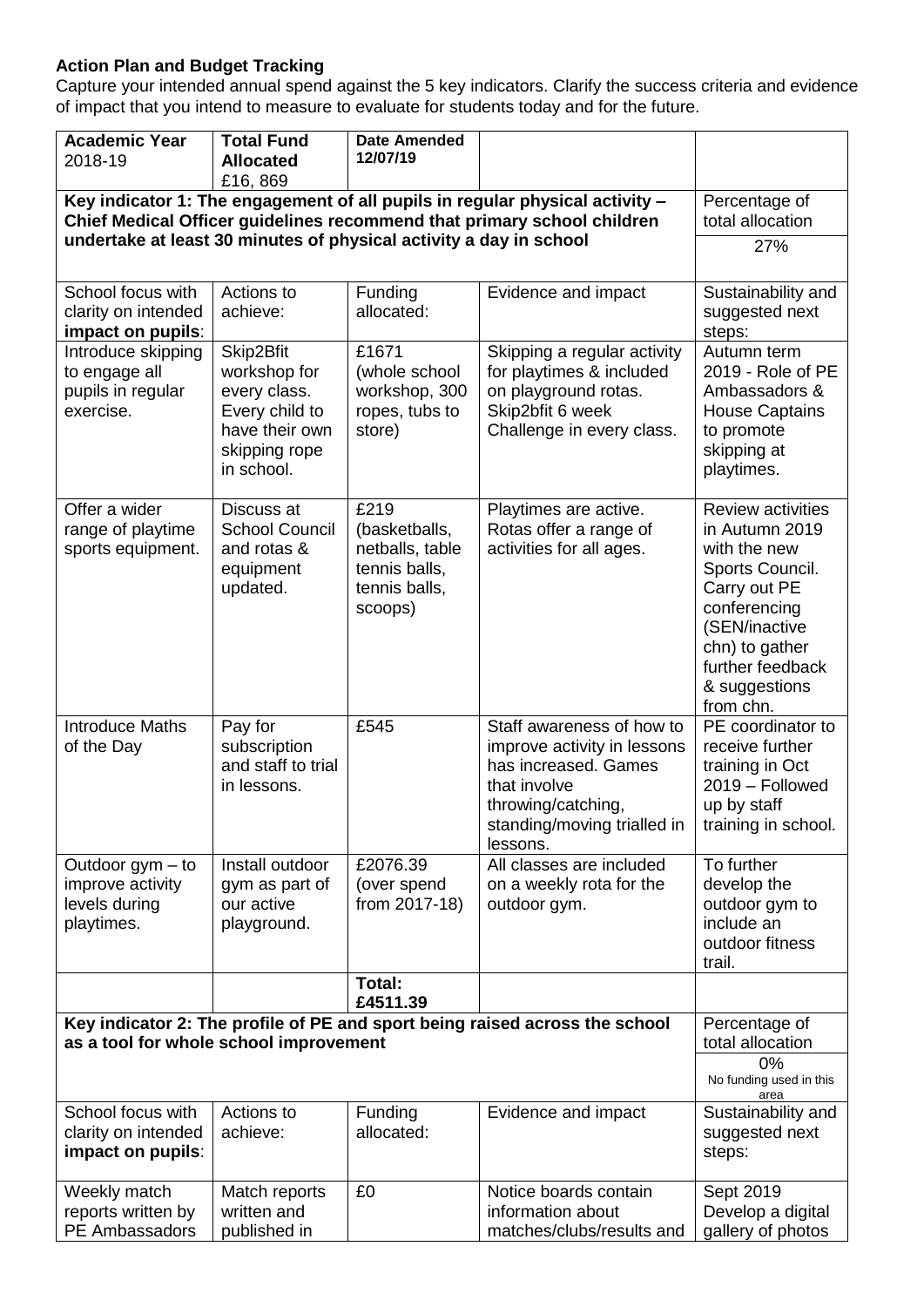| and children who<br>have taken part in<br>competitions so<br>that the whole-<br>school community<br>is aware of the<br>importance of PE<br>and Sport.<br>Use of PE<br>noticeboard to<br>inspire children to<br>participate in PE<br>and Sport. | weekly<br>newsletter to<br>parents.<br>Achievements<br>celebrated in<br>assembly on a<br>weekly basis.                                            |                                                                  | pupils are keen to get<br>involved                                                                                                                                                           | from competitions<br>throughout the<br>year. Children's<br>match reports to<br>be included to<br>give opportunities<br>for sports leaders<br>to get involved.<br>Named sports<br>reporters in Years<br>$3/4$ & $5/6$ . |
|------------------------------------------------------------------------------------------------------------------------------------------------------------------------------------------------------------------------------------------------|---------------------------------------------------------------------------------------------------------------------------------------------------|------------------------------------------------------------------|----------------------------------------------------------------------------------------------------------------------------------------------------------------------------------------------|------------------------------------------------------------------------------------------------------------------------------------------------------------------------------------------------------------------------|
| To inspire pupils<br>to participate in<br>PE and school<br>sport.                                                                                                                                                                              | Visit of an<br>International<br>athlete (Ellie<br>Rayer – GB<br>hockey) to St<br>Mary's - whole<br>school<br>assembly &<br>Q&A session<br>for KS2 | Cost part of<br>the SLA<br>agreement<br>(see key<br>indicator 5) | Hugely inspiring assembly<br>for pupils.                                                                                                                                                     | Many pupils<br>expressing an<br>interest to join<br>news clubs or try<br>new sports.                                                                                                                                   |
|                                                                                                                                                                                                                                                |                                                                                                                                                   |                                                                  | <b>WIDER IMPACT AS A</b><br><b>RESULT OF ABOVE</b>                                                                                                                                           |                                                                                                                                                                                                                        |
|                                                                                                                                                                                                                                                |                                                                                                                                                   |                                                                  | Pupils are very proud to<br>be involved in the writing<br>of match<br>reports/assemblies/photos<br>on noticeboards which is<br>impacting on confidence<br>and enthusiasm in PE<br>and Sport. | Profile of PE and<br>Sport raised in<br>school.<br>Develop cross<br>curricular<br>opportunities<br>relating to PE.                                                                                                     |
|                                                                                                                                                                                                                                                |                                                                                                                                                   |                                                                  | Inspirational talks by<br>athletes have a hugely<br>positive impact on pupils.                                                                                                               |                                                                                                                                                                                                                        |
| teaching PE and sport                                                                                                                                                                                                                          |                                                                                                                                                   |                                                                  | Key indicator 3: Increased confidence, knowledge and skills of all staff in                                                                                                                  | Percentage of<br>total allocation                                                                                                                                                                                      |
|                                                                                                                                                                                                                                                |                                                                                                                                                   |                                                                  |                                                                                                                                                                                              | 4.5%                                                                                                                                                                                                                   |
| School focus with<br>clarity on intended<br>impact on pupils:                                                                                                                                                                                  | Actions to<br>achieve:                                                                                                                            | Funding<br>allocated:                                            | Evidence and impact                                                                                                                                                                          | Sustainability and<br>suggested next<br>steps:                                                                                                                                                                         |
| To refresh staff<br>knowledge of<br>Real PE and<br>introduce to the<br>Real PE method<br>of assessment.                                                                                                                                        | Whole staff<br><b>REAL PE</b><br>twilight                                                                                                         | £350<br>(refresher)<br>£245<br>(PE license for<br>Jasmine)       | All staff attended Real PE<br>refresher.<br>All staff trialled the use of<br>Jasmine during the<br>summer term (2019)                                                                        | Online Jasmine<br>to be used in all<br>Real PE lessons<br>from Sept 2019.<br>Online<br>assessment tool<br>used to track<br>pupil's progress.                                                                           |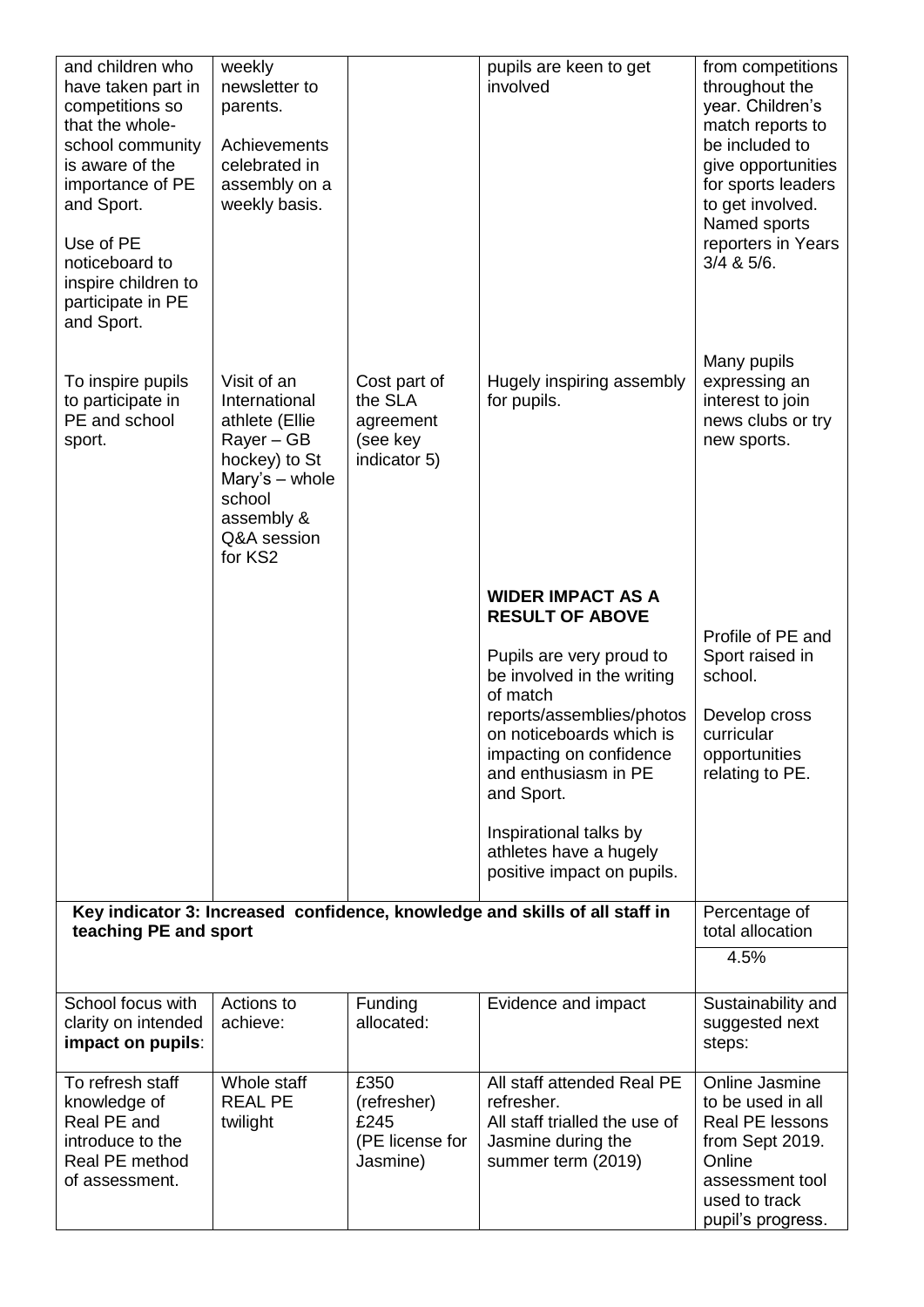| Staff training<br>courses during<br>2018-19<br>-All teachers to<br>have a six week<br>block of class<br>football coaching<br>with a specialist<br>(MW)<br>-Two Teachers to<br>receive a six week<br>block of<br>curriculum Dance | Ensure all staff<br>are enrolled.<br>Establish dates<br>when cover is<br>required and<br>appoint cover<br>staff. | Staff training<br>Football - £10<br>Mindfulness -<br>£50<br>Yoga - £50 | Hockey friendly matches<br>organised by MP & PJ<br>following hockey training.<br>All staff - Increased<br>confidence and better<br>subject knowledge of how<br>to teach & organise<br>football matches.<br>Yoga and mindfulness<br>taught by the UJ<br>teachers. | Whilst the funding<br>continues,<br>teachers and TAs<br>will have the<br>opportunity to<br>attend CPD<br>courses which<br>will up-level their<br>PE skills and<br>provide further<br>PE and Sport<br>opportunities<br>within School. |
|----------------------------------------------------------------------------------------------------------------------------------------------------------------------------------------------------------------------------------|------------------------------------------------------------------------------------------------------------------|------------------------------------------------------------------------|------------------------------------------------------------------------------------------------------------------------------------------------------------------------------------------------------------------------------------------------------------------|--------------------------------------------------------------------------------------------------------------------------------------------------------------------------------------------------------------------------------------|
| with a Dance<br>Specialist.<br>-one teacher<br>received<br><b>Specialist Dance</b><br>Coaching for<br>participation in the<br><b>Dance Festival</b>                                                                              |                                                                                                                  |                                                                        |                                                                                                                                                                                                                                                                  | KS1<br>91% of children<br>have met the<br>expected or<br>above standard in<br>PE.<br>KS <sub>2</sub><br>75% of children<br>have met the<br>expected or<br>above standard in<br>PE.                                                   |
| To ensure all staff<br>are aware of<br>Healthy & Safety<br>Practice in PE.                                                                                                                                                       | <b>Buy Safe</b><br>Practice in PE<br>handbook for<br>staff to refer to.                                          | £49.58                                                                 | Staff have an updated<br>resource to refer to for all<br>health & safety practices<br>in PE.                                                                                                                                                                     | Invest in yoga<br>mats to further<br>embed the<br>teaching of yoga.                                                                                                                                                                  |
|                                                                                                                                                                                                                                  |                                                                                                                  |                                                                        |                                                                                                                                                                                                                                                                  | Staff are<br>confident in their<br>knowledge of<br>Health & Safety<br>practice.                                                                                                                                                      |
|                                                                                                                                                                                                                                  |                                                                                                                  |                                                                        | <b>WIDER IMPACT AS A</b><br><b>RESULT OF THE</b><br><b>ABOVE</b>                                                                                                                                                                                                 |                                                                                                                                                                                                                                      |
|                                                                                                                                                                                                                                  |                                                                                                                  |                                                                        | Pupils really enjoy PE and<br>sport and many benefit<br>greatly from the<br>involvement of specialist                                                                                                                                                            | Profile of PE is<br>raised across the<br>school.                                                                                                                                                                                     |
|                                                                                                                                                                                                                                  |                                                                                                                  |                                                                        | coaches and the resulting<br>opportunities to compete<br>and perform.                                                                                                                                                                                            | Explore cross-<br>curricular<br>opportunities<br>related to PE.                                                                                                                                                                      |
|                                                                                                                                                                                                                                  |                                                                                                                  |                                                                        | Dance performances,<br>friendly hockey<br>competitions & visit from<br>an athlete have raised the<br>profile and excitement of<br>PE and Sport in School.                                                                                                        |                                                                                                                                                                                                                                      |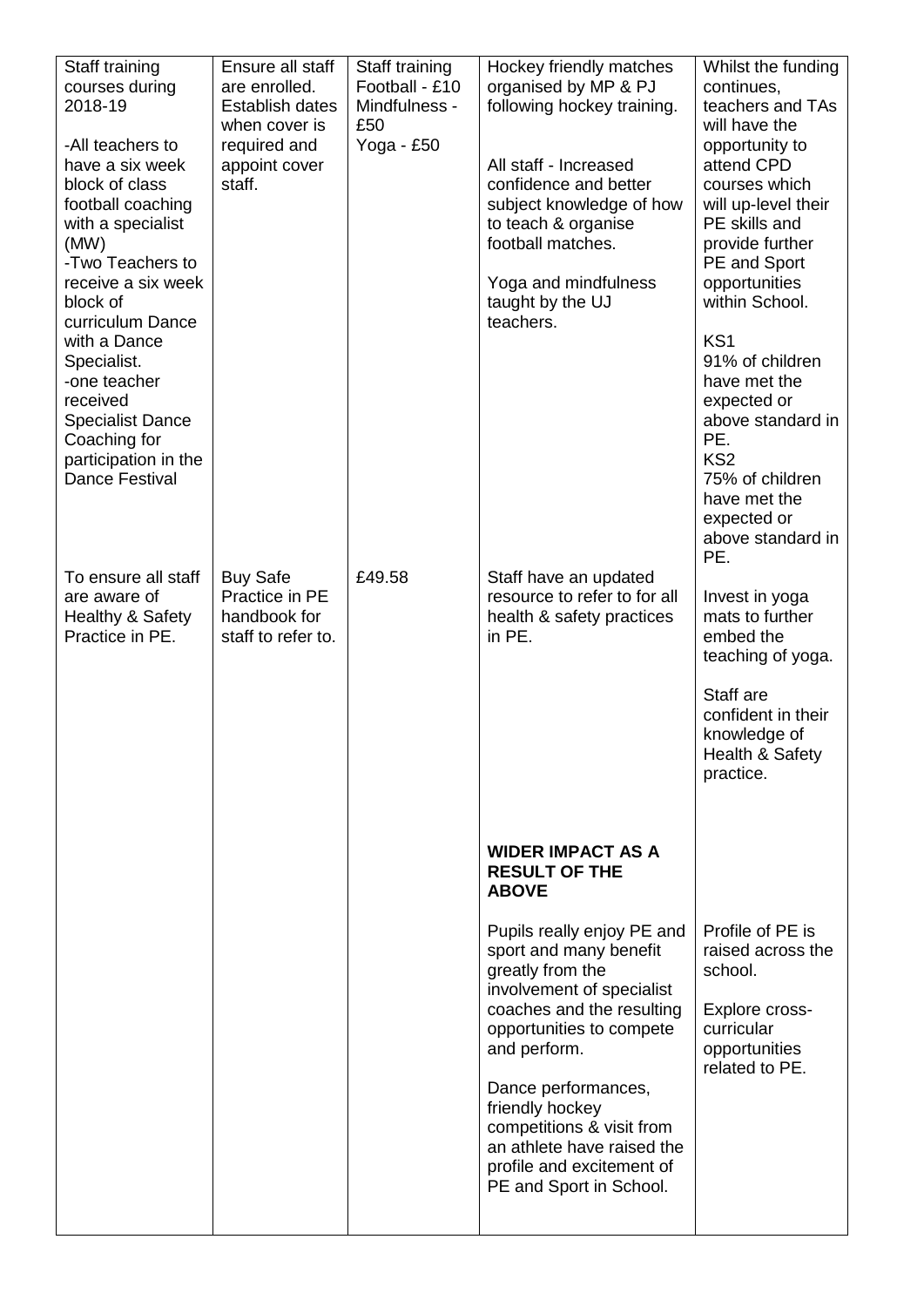|                                                                                                                                                                                                                     |                                                                                                                                                                                                                           | <b>Total: £754.58</b>                                                                                 |                                                                                                                                                                                                                                                                                                                                                                                                    |                                                                                                                                                                                                                                              |
|---------------------------------------------------------------------------------------------------------------------------------------------------------------------------------------------------------------------|---------------------------------------------------------------------------------------------------------------------------------------------------------------------------------------------------------------------------|-------------------------------------------------------------------------------------------------------|----------------------------------------------------------------------------------------------------------------------------------------------------------------------------------------------------------------------------------------------------------------------------------------------------------------------------------------------------------------------------------------------------|----------------------------------------------------------------------------------------------------------------------------------------------------------------------------------------------------------------------------------------------|
| Key indicator 4: Broader experience of a range of sports and activities<br>offered to all pupils                                                                                                                    |                                                                                                                                                                                                                           |                                                                                                       |                                                                                                                                                                                                                                                                                                                                                                                                    | Percentage of<br>total allocation                                                                                                                                                                                                            |
|                                                                                                                                                                                                                     |                                                                                                                                                                                                                           |                                                                                                       |                                                                                                                                                                                                                                                                                                                                                                                                    | 31%                                                                                                                                                                                                                                          |
| School focus with<br>clarity on intended<br>impact on pupils:                                                                                                                                                       | Actions to<br>achieve:                                                                                                                                                                                                    | Funding<br>allocated:                                                                                 | Evidence and impact                                                                                                                                                                                                                                                                                                                                                                                | Sustainability and<br>suggested next<br>steps:                                                                                                                                                                                               |
| Continue to offer<br>a wider range of<br>activities both<br>within and outside<br>the curriculum, in<br>order to get more<br>pupils involved.<br>Identify those who<br>do not take up<br>additional PE and<br>Sport | School Hockey<br>Club<br><b>School Football</b><br>Club and<br><b>School Football</b><br>Team<br>Set up a<br>lunchtime<br>football club for<br>girls<br>Lunchtime                                                         | Hockey<br>£1040<br><b>Football MW</b><br>Inactive clubs<br>£3960<br>Resources for<br>clubs<br>£215.80 | 21 children attend the<br>After School Hockey Club<br>-24% are chn who do not<br>take part in any other club<br>in school or have been<br>identified as 'inactive.'<br>22 children attend the<br><b>After School Football</b><br>Club. 18% do not take<br>part in any other club in<br>school.                                                                                                     | School football<br>club and 'inactive<br>clubs' have been<br>hugely popular<br>and will continue<br>to be run by MW<br>in 2019-20. New<br>focus on girls'<br>football &<br>ensuring SEND<br>chn are involved<br>in clubs.<br>Clubs in school |
| opportunities, with<br>the intention of<br>targeting these<br>pupils with<br>specific activities                                                                                                                    | clubs for<br>targeted<br>'inactive'<br>children.<br>Increase<br>participation in<br>Netball Club -<br>target inactive<br>children.<br>Class teachers<br>to identify<br>children who<br>do not<br>participate in<br>sport. |                                                                                                       | 62% of children identified<br>as 'inactive' in the Autumn<br>term took part in a club for<br>at least 12 weeks.<br>16 girls attended a weekly<br>lunchtime club targeting<br>'inactive' children in Year<br>5/6.<br>16 girls attended a weekly<br>girls football club in the<br>summer term.<br>36 children attend netball<br>club. 47% are inactive or<br>do not attend another club<br>in school | will continue to<br>target inactive<br>children wherever<br>possible eg.<br>Netball, table<br>tennis.<br>New focus on<br>KS1 & Early<br>Years clubs.                                                                                         |
| Participation in the<br><b>School Sports</b><br>Partnership<br><b>Dance Festival</b>                                                                                                                                | One Year 3/4<br>class to<br>prepare and<br>perform a<br>dance led by<br>Jane Douglass<br>(dance<br>specialist)                                                                                                            | Cost included<br>as part of SLA                                                                       | 29 children performed a<br>dance routine to an<br>audience of 400 people.                                                                                                                                                                                                                                                                                                                          | This an<br>unforgettable<br>experience for<br>the children<br>involved. It is an<br>annual event.                                                                                                                                            |
|                                                                                                                                                                                                                     |                                                                                                                                                                                                                           |                                                                                                       | <b>WIDER IMPACT AS A</b><br><b>RESULT OF ABOVE</b><br>Increased levels of<br>enthusiasm about new<br>clubs and the School<br>Football Team.<br>Clubs have a focus on<br>recruiting inactive children                                                                                                                                                                                               | Inactive children<br>are a focus &<br>therefore are<br>receiving as<br>many<br>opportunities as<br>possible in and<br>out of curriculum<br>time.                                                                                             |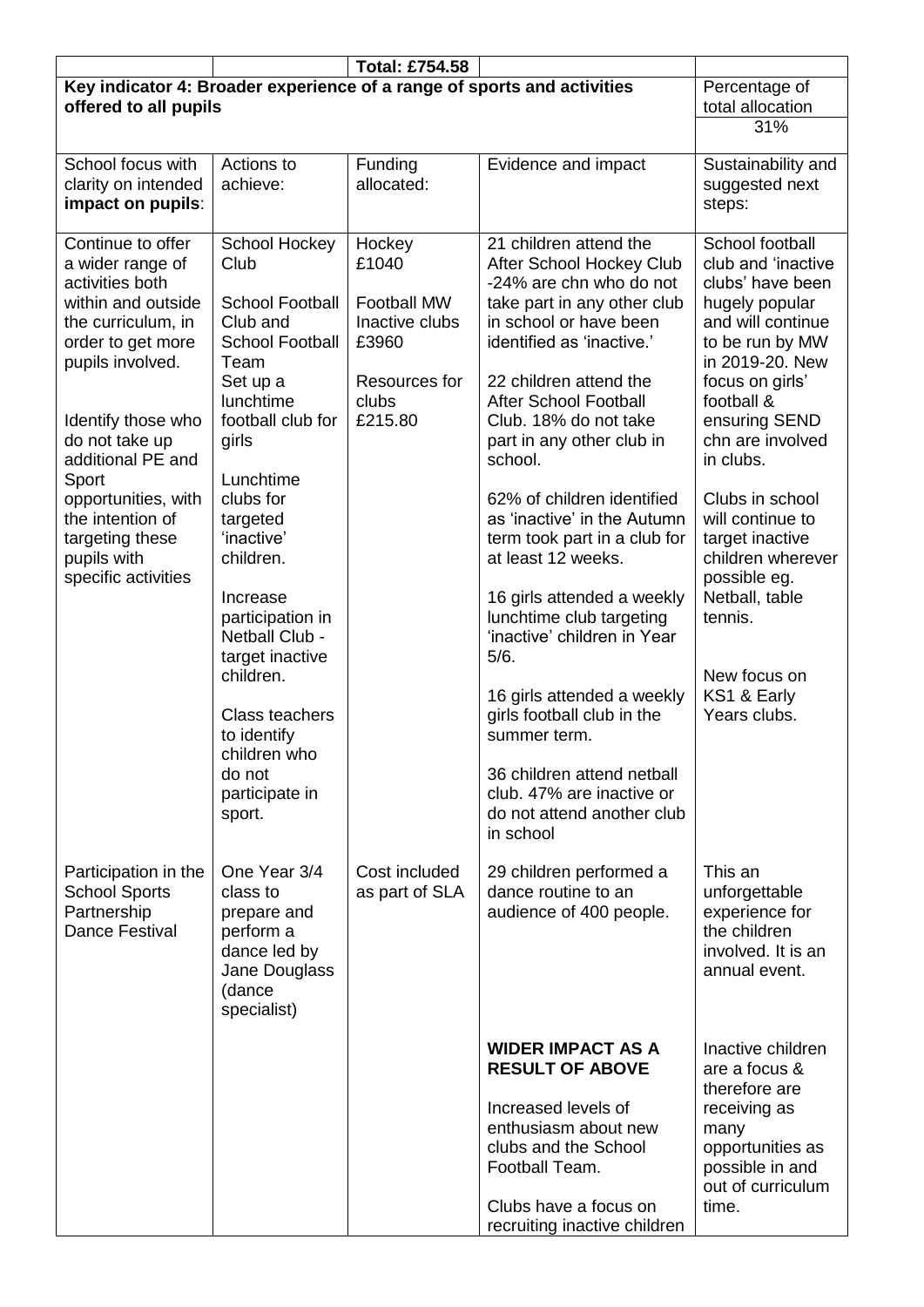|                                                                                                                                                                                                                       |                                                                                                                                                                                          |                                                       |                                                                                                                                                                                                                                                                                                                              | total allocation:<br>1.5%                                                                                                                                                                                                                                                                                             |
|-----------------------------------------------------------------------------------------------------------------------------------------------------------------------------------------------------------------------|------------------------------------------------------------------------------------------------------------------------------------------------------------------------------------------|-------------------------------------------------------|------------------------------------------------------------------------------------------------------------------------------------------------------------------------------------------------------------------------------------------------------------------------------------------------------------------------------|-----------------------------------------------------------------------------------------------------------------------------------------------------------------------------------------------------------------------------------------------------------------------------------------------------------------------|
| Other Indicator identified by school: Additional Swimming                                                                                                                                                             |                                                                                                                                                                                          |                                                       |                                                                                                                                                                                                                                                                                                                              | Percentage of                                                                                                                                                                                                                                                                                                         |
|                                                                                                                                                                                                                       |                                                                                                                                                                                          | Total:<br>£4846.50                                    |                                                                                                                                                                                                                                                                                                                              |                                                                                                                                                                                                                                                                                                                       |
|                                                                                                                                                                                                                       |                                                                                                                                                                                          |                                                       | <b>WIDER IMPACT AS A</b><br><b>RESULT OF ABOVE</b><br>More inactive children are<br>keen to take part with a<br>noticeable difference in<br>attitude to PE and sport.<br>Staff are focused on the<br>greater participation of<br>inactive & SEND children<br>in PE and Sport.                                                | Continue to<br>develop<br>opportunities for<br>targeted inactive<br>and SEND<br>children to<br>experience<br>regular<br>competition.                                                                                                                                                                                  |
| offered by the<br><b>School Sports</b><br>Partnership,<br>especially those<br>targeting inactive<br>children.<br>Engage more<br>children in<br>inter/intra school<br>teams particularly<br>those who are<br>inactive. | staff to attend<br>competitions.<br>Identify and<br>target inactive<br>children to<br>participate in<br>festivals e.g.<br>Tri golf,<br>Footgolf,<br><b>Cricket Skills</b><br>KS1 and KS2 | £4551.50<br>Transport<br>£255<br><b>Medals</b><br>£40 | 19.<br>60% of Year 5/6 children<br>have participated in a<br>competition in 2018-19.<br>70% of children in Year<br>3/4 identified as 'inactive'<br>took part in a competition<br>in 2018-19.<br>296 children took part in<br><b>School Sport Partnership</b><br>competitions including the<br><b>Berkshire School Games.</b> | children can<br>access the wide<br>range of<br>competitions that<br>the School Sports<br>Partnership<br>offers.<br>All staff are<br>committed to<br>ensure that<br>inactive children<br>experience<br>inter/intra school<br>competition.<br>Further develop<br>opportunities for<br>intra-competitions<br>in 2019-20. |
| clarity on intended<br>impact on pupils:<br>To participate in<br>all competitive<br>opportunities                                                                                                                     | achieve:<br>Arrange for<br>teams of<br>children and                                                                                                                                      | allocated:<br>Service Level<br>Agreement<br>2018-19   | 82% of Year 3/4 children<br>children have participated<br>in a competition in 2018-                                                                                                                                                                                                                                          | suggested next<br>steps:<br>All staff are<br>committed to<br>ensure that                                                                                                                                                                                                                                              |
| Key indicator 5: Increased participation in competitive sport<br>School focus with                                                                                                                                    | Actions to                                                                                                                                                                               | Funding                                               | Evidence and impact                                                                                                                                                                                                                                                                                                          | Percentage of<br>total allocation<br>29%<br>Sustainability and                                                                                                                                                                                                                                                        |
|                                                                                                                                                                                                                       |                                                                                                                                                                                          | <b>Total</b><br>£5215,80                              |                                                                                                                                                                                                                                                                                                                              |                                                                                                                                                                                                                                                                                                                       |
|                                                                                                                                                                                                                       |                                                                                                                                                                                          |                                                       | Greater number of girls<br>playing sport at St Mary's.                                                                                                                                                                                                                                                                       |                                                                                                                                                                                                                                                                                                                       |
|                                                                                                                                                                                                                       |                                                                                                                                                                                          |                                                       | offer.                                                                                                                                                                                                                                                                                                                       |                                                                                                                                                                                                                                                                                                                       |
|                                                                                                                                                                                                                       |                                                                                                                                                                                          |                                                       | so these children are<br>enjoying school clubs on                                                                                                                                                                                                                                                                            |                                                                                                                                                                                                                                                                                                                       |